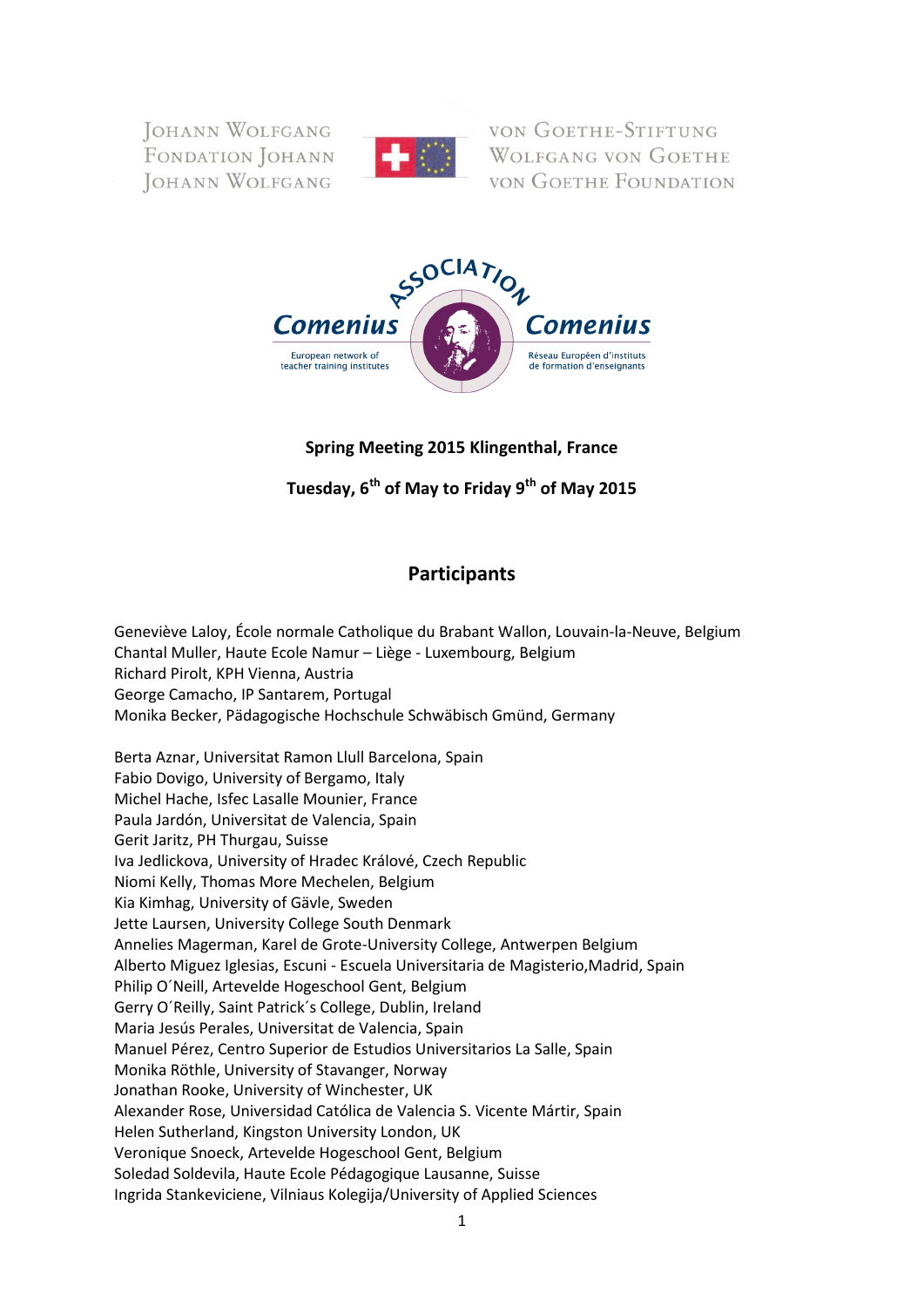Agnes Streitmann, Apor Vilmos Catholic College , Hungary Piet Tutenel, Thomas More Mechelen, Belgium Martine Wilmots, Haute Ecole Libre Mosane, Belgium

## **Report**

*We want to thank the Goethe Foundation: Thanks to the Foundation, the Comenius Association has the opportunity to organize their annual meeting in the Klingenthal Castle.* 

*It has been 25 years now that the Goethe Foundation has been supporting the Comenius Association – which allows us to follow our intercultural and educational mission and to enable the international cooperation of universities and teacher training institutions in all parts of Europe. Thanks to the Goethe foundation, the Comenius Association finds excellent working conditions enabeling us to promote activities and initiatives within the programmes of the European Union.*

## **Wednesday, 6th of May 2015**

- **1. Plenary session**
- **1.1. Opening of the meeting, welcome and introduction of the programme by the president**
- **1.2. Messages from Tove Heidemann and Marianne Oberg-Tuleus**

Greetings from Tove Heidemann (UCSouthDK), she has decided to retire, though it was not her choice, it was a choice of her institution. She would maybe do some consultant work. Suggestion GL: We as the Comenius Association should advise our members to use her expertise.

Letter from Mariane Tuleus (Örebrö): She moved from Örebro to Kristianstad to work as a senior lecturer in inclusion, there is a new International Coordinator in Örebro, hopefully to be with us soon.

- 1.3. **Presentation of a potential new member: the University of Bergamo** (Fabio Dovigo, Department of Social Education, expert in inclusive education)
- $\rightarrow$  See also the presentation attached to this report.

Bergamo does not offer a primary education teacher training program. But they offer a full year Erasmus+ program (including courses in English and French) including teaching practice on secondary level and Master programmes in English.

What do they offer for teachers?  $\rightarrow$  Specialized courses for teachers (who already have a MA).

### 1.4. **Journal 2015:**

Editors: Team of the University of Valencia. The call has been published in May. The deadlines (1st of June and  $1<sup>st</sup>$  of July) are very important for the quality.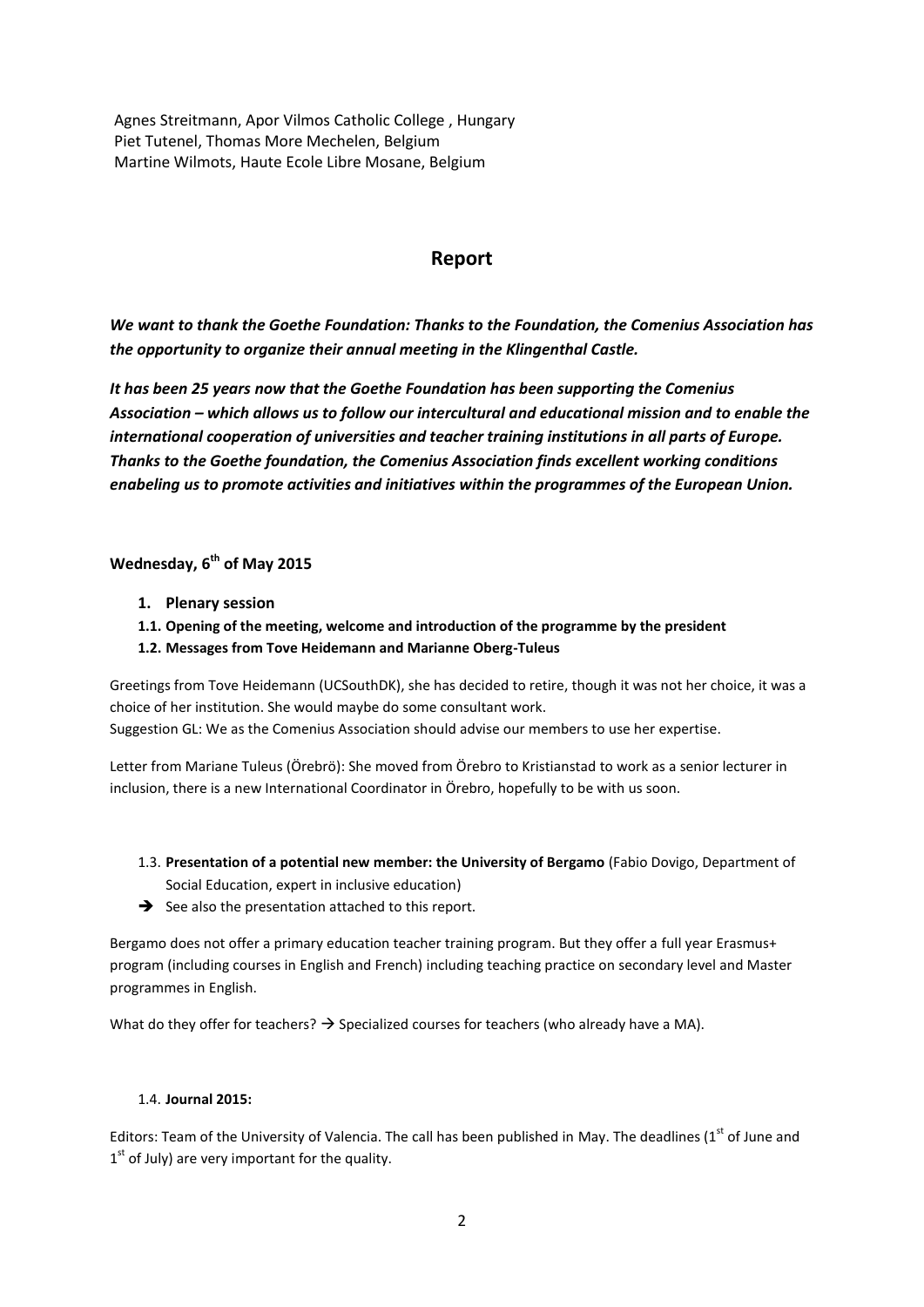Languages: it is important to maintain the diversity, but translations needed – and proofreading by native speakers will be absolutely necessary! Members are welcome to do the proofreading.

Question: what to do if there are a lot of contributions from one institution?  $\rightarrow$  As long as there is a balance, no problem.

## **2. Evaluation of the this year's projects**

## **2.1. International Weeks:**

Positive aspects and important features to guarantee the success of a week: Credits , topics, clear communication on content and communication and embedding into the curriculum. Reciprocity – by involving home students, colleagues – or international visitors.

Questions: Everybody should pay – or not? (Suggestion: 60.- Euros per participating person)

Challenges: overlap of weeks (students who miss courses at home).

Recommendation: share the evaluation of the weeks with colleagues who are planning to organize one.

## **2.2. E+ student mobility:**

Integration of students: first days are crucial: Buddy programmes, team building activities, etc.

Assessment: try to be flexible in terms of calendar, workload, etc.

Language is crucial: B2 necessary (but once again: flexibility)

Positive effect of the Comenius network: easy and flexible contacts.

### **2.3. Staff exchange:**

Positive effects : Communication about expectations, possibilities and demands, etc. should be as clear as possible. The continuity of the exchange is very important. More time for planning, please avoid short-term planning. Mixing different activities increases the benefits of an exchange

Good way to stimulate STA: the institutions should make calls for experts.

Suggestion: How to find good matches hosting a partner  $\rightarrow$  Edit a call. Publish experts interesting in teaching abroad in a separate column on the CA website.

STT: There are good and bad experience. Good ways to stimulate STT: personal involvement. Language is important. Areas in which STT seems to work better than in others: Library, IT

## **2.4. KA 2 projects, good practice:**

**Martine Wilmots:** "Learn to learn respect your culture", handed in by a Belgian primary school Helmo (and Thomas More) as HEI partners. Share good practices.  $\rightarrow$  see attached presentation.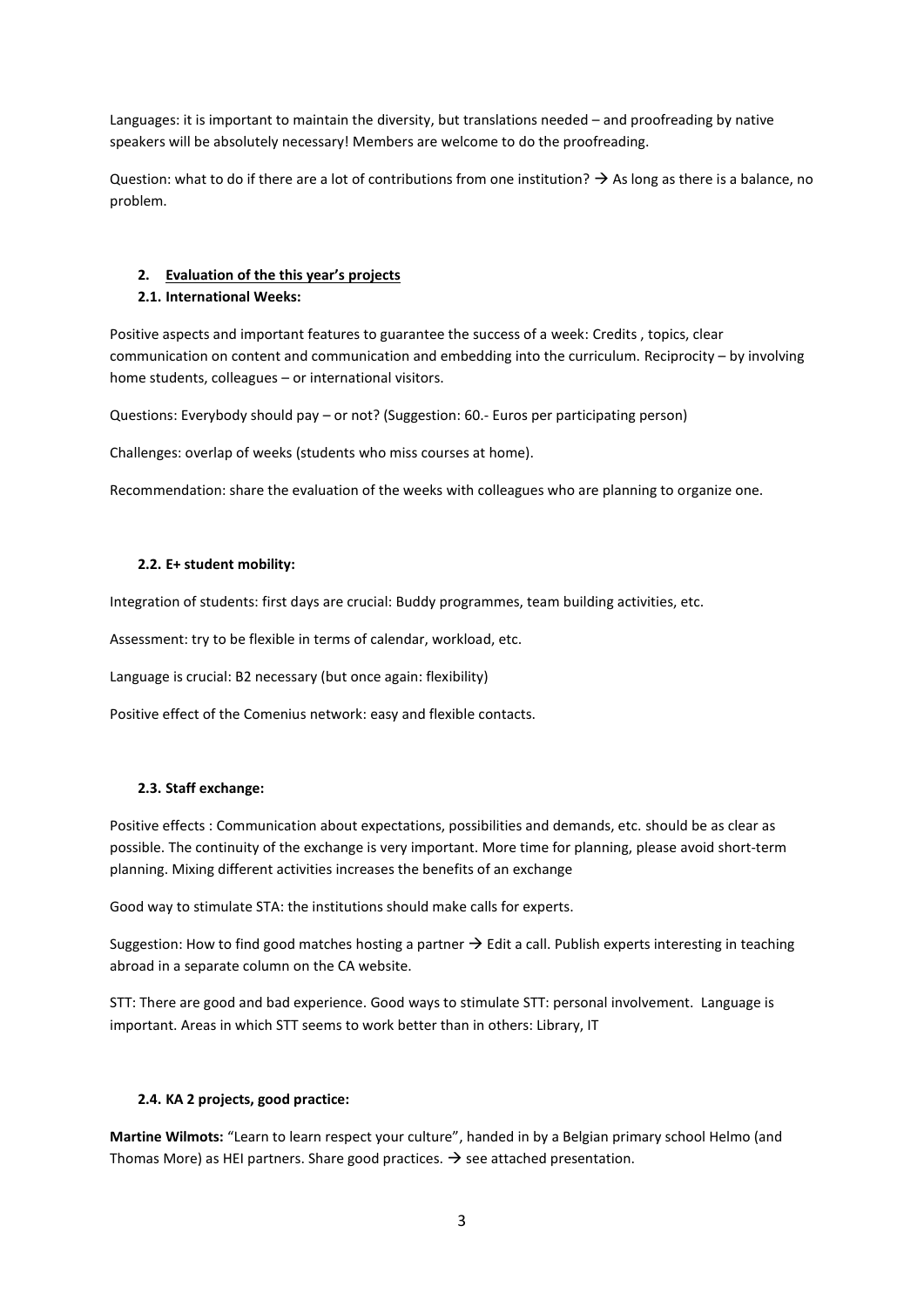Each (school) partner has chosen a specific topic, HEIs bring in added value. Duration: 2 years. Main idea: learn from each other (mobility!), then implement the different ideas. The project has been accepted with a result of 81/100 %.

Comparison IPs – KA2 projects: more flexibility in KA 2 in terms of the program management. Probably easier as a primary school has handed in the application. Innovation of KA2 projects: cross-sectorial cooperation is easier – and mostly welcome.

- 3. **E+ from an internal perspective: Philip O'Neill (Arteveldehogeschool Gent): Erasmus+ KA 1 & 2 Applications – Belgian Insider Tipps**
- $\rightarrow$  See also the presentation attached to this report.

## **3.1. Presentation**

K1 = individual learning mobility; you have to implement the gained knowledge, prove the added value.

K2 = cooperation for innovation and dissemination of good practices – minimum 3 partners, you must show this is new for Europe.

Participating Countries: if you want to have a partner from outside Europe (partner countries), you have to prove the added value why you need such a partner.

Assessment: two external evaluators read the comments of the assessor. Points to combine: Relevance 30, Quality 40 (KA2 Project design 20, Project team 20), dissemination 30

You have to point out what partner uses what kind of special expertise.

Dissemination: point out what impact on local or maybe regional level the project has (province, municipalities), form a plan how to spread the information.

Parameters cf ppt

Proportionality: small budgets love small organizations: applications must correspond to the amount of staff; Flanders scores small organizations and small budgets high.

### **3.2. KA1 & KA2 tipps**

KA1:

Call your partner a partner

European Development plan: why do you need a partner from abroad? Why can´t you do this at home? Goal: Section E: you have to point out what objectives you want to reach

Stay clearly how you pick your staff: the project must be bottom-up, show the needs of the staff! What will you learn?

Be prepared: make thorough plans

Timeline of activities: make clear timelines: show what specific things you will do.

Monitoring: you need to have a way of monitoring your partners, how you keep the contact with your partners. Impact and dissemination: need for multiplier effect: what is the (added) value for the money? Evaluate thoroughly: Make sure how you will evaluate in the end (questionnaires…, stakeholders involved)

KA2: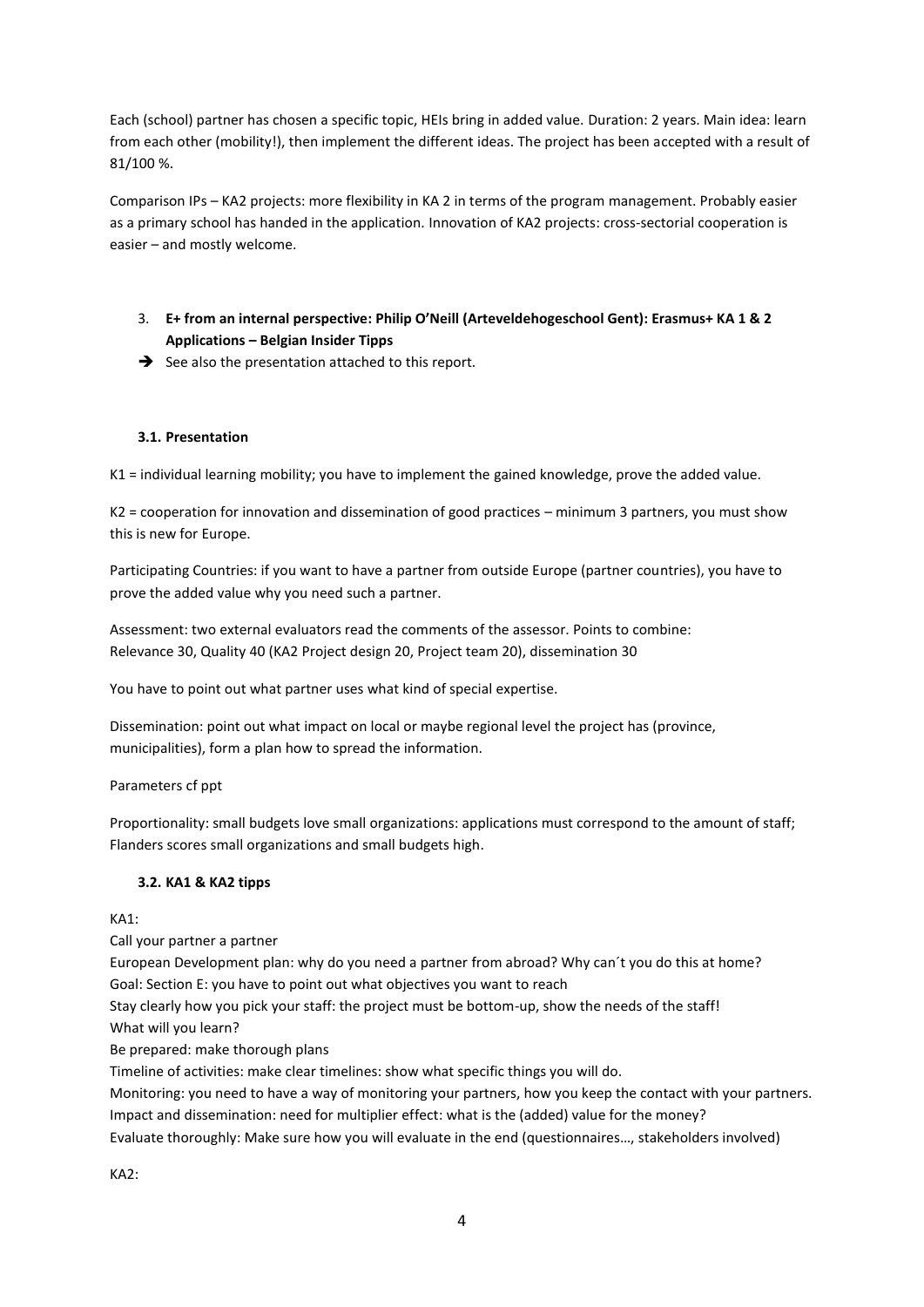Something is already developed and needs to be disseminated or new and therefore to be developed and disseminated.

Mention the availability (open source) of the product. How will you spread your results? Usually: website Encourage innovative practices.

Also small projects that encourage intercollegiate learning (but still: innovative thing must be there) Smaller regions have smaller KA2 budgets

Question: What about external application editors? - The Belgian National Agency doesn´t like this! Make sure to mention the priority (out of 5 domains)

Programme countries =/= partner countries: you need minimum 3 partners, if you want to involve someone of a partner country, you need to have good reasons for this. In Swiss concern: don´t mention Switzerland on the application, get the partner on board after approval of the application.

Added value of working together in Europe: The European dimension means that you really need the expertise from abroad!

#### Budget

How to define small budgets? 3.000 – 6.000 – 10.000 > Bring it into relationship with the size of your county, ask your National Agency for the national budget.

Co-financing? You don´t need to point out, if you bring your money of your own institution. But you need to point out how you spend the European money.  $3^{rd}$  party funding might be clever but isn't needed.

Can you use the money to hire someone? You have to say how many persons are in the project and the system calculates the money.

A project wouldn´t be denied due to high budget, the budget is rather reduced.

#### Cross-sectorial aspects

How important is this? >> Innovation counts: involving partners from other sectors make your projects strong >>NGOs are important; Commercial partners?

Germany: cross-sectorial cooperation is compulsory: e.g. Higher Education and schools (they should hand in applications!)

#### Application

How can you normally get support to write a good application? >> National Agencies, they can inform you who helps you (even NGOs) or organize e.g. seminars. External expert (e.g. Tove Heidemann) can help you to guarantee quality.

### Evaluation

Is it important to have external evaluators or is internal evaluation sufficient? >> Think of what is the best way, this might be important or just an additional cost.

What is "innovative"? For a certain region or for Europe? You have to point out the European need! You have to show that what you learn abroad is possible to implement at home.

Life Cycle of a KA2 project: You have to show that the project has an impact after the end of the project; KA2 is minimum 18(24?) months.

What is the relevance of KA1 for Teacher Training Mobility? >> If you want to go to a place where your institution has no agreement.

IPs can now be embedded in a KA2 program and you have to prove the need.

Language(s): is it good to integrate minority languages? >> Not a criteria now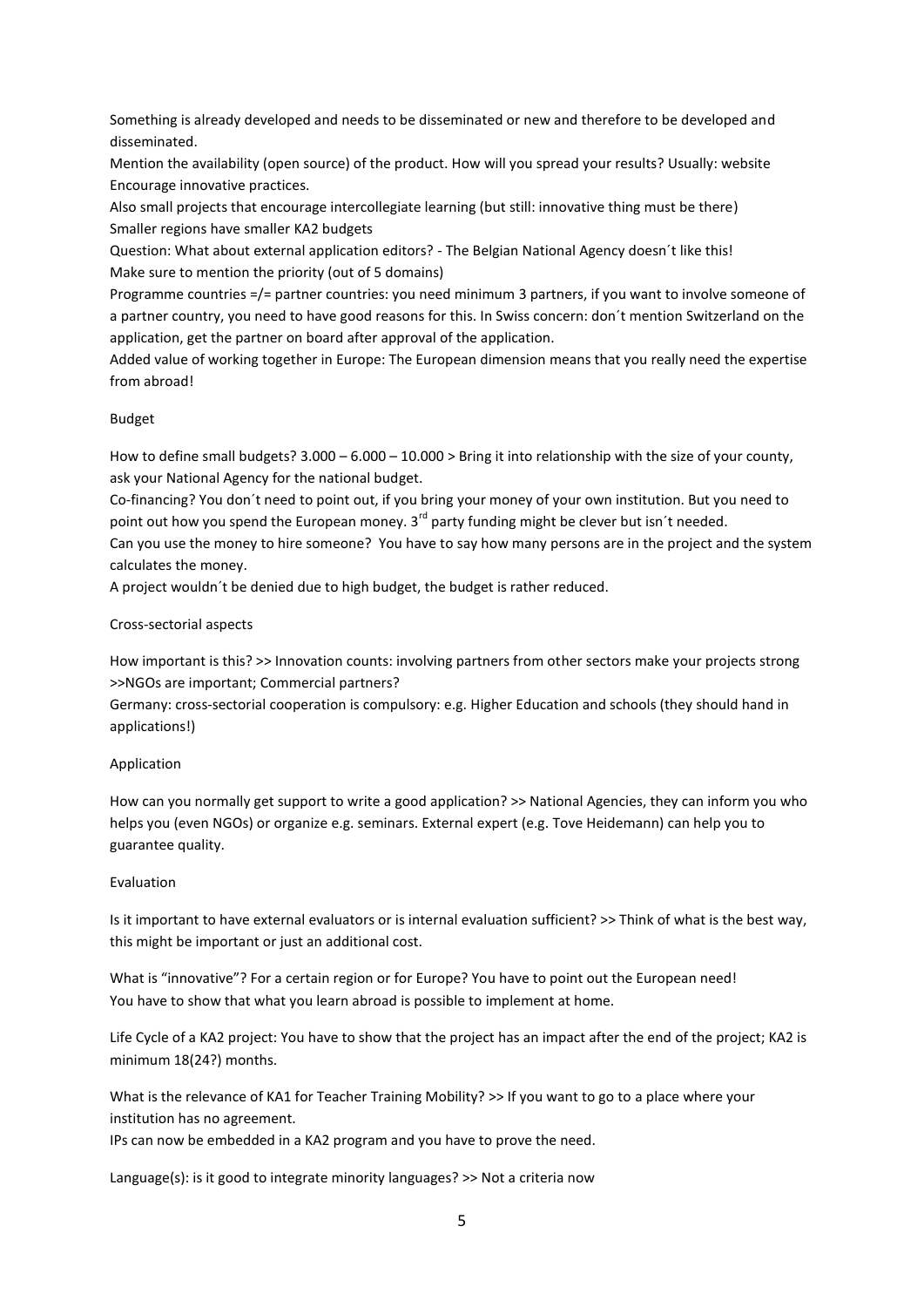## **4. Geneviève Laloy (ENCBW): HOW CAN WE USE ERASMUS+ PROGRAMMES FOR THE COMENIUS ASSOCIATION´S PROJECTS?**

See also presentation attached to this report

4.1. 4 main topics:

Inclusion, Learning and Teaching Strategies, Outdoor Education, Language(s) and Culture(s)

International weeks (2014/15: 16 IWs) Teacher Staff Weeks National Modules including international experts

## KA2 Strategic Partnerships

- 4.2. Group building: first interests here in Klingenthal, follow-up in Valencia where we can take experts of our institutions
- a) Outdoor Education: Perspectives on the topic/terms; plan to develop staff weeks/international weeks based on the various meanings of outdoor education; 1<sup>st</sup> year: Mechelen – staff week 2<sup>nd</sup> year: introduce an application of a more specific topic volunteers for thematic lead: Mechelen – Piet & George
- b) Teaching and Learning strategies: 10 minutes presentation paper (also for the journal) Master class as a basis for further action; There is an idea of a staff week in ThomasMore – Mechelen Volunteers for thematic lead might be Niomi Kelly. c) Languages and cultures: This group would start with staff weeks as a basis for something more
- 2 topics: traditional stories and fairy tales (coord. DK or Namur) CLIL topics and (coord. Liege, Antwerp)
- d) Inclusion was discussed in a broad sense; by this time there was no thematic leader found. The group defined a kind of Homework: find experts at home & bring short proposals to Valencia, topics: special needs, poverty Conference in Bergamo 01/2016 International Week in Barcelona 03/2016: generic Maybe a Staff week or mid week in 09/2016 could follow.

## **5. Administrative Council (6th of May 2015, 18:00 – 18:30):**

**Participants:** Monika Becker, George Camacho, Iva Jedlikova, Kia Kimhag, Genevieve Laloy, Jette Laursen, Chantal Muller, Gerry O'Reilly, Richard Pirolt, Alex Rose, Monika Röthle, Helen Sutherland, Soledad Soldevila, Ingrida Stankeviciene, Agnes Streitmann, Martine Wimots.

**STATUTES and their renewal**: Discussions showed that Administrational Council turned out to be inefficient, so there was a proposal to simplify the structures of the Comenius Association:

Board of Management as executive, Extended Board of Management, General Assembly

In that sense there is more responsibility for all member institutions at the General Assembly.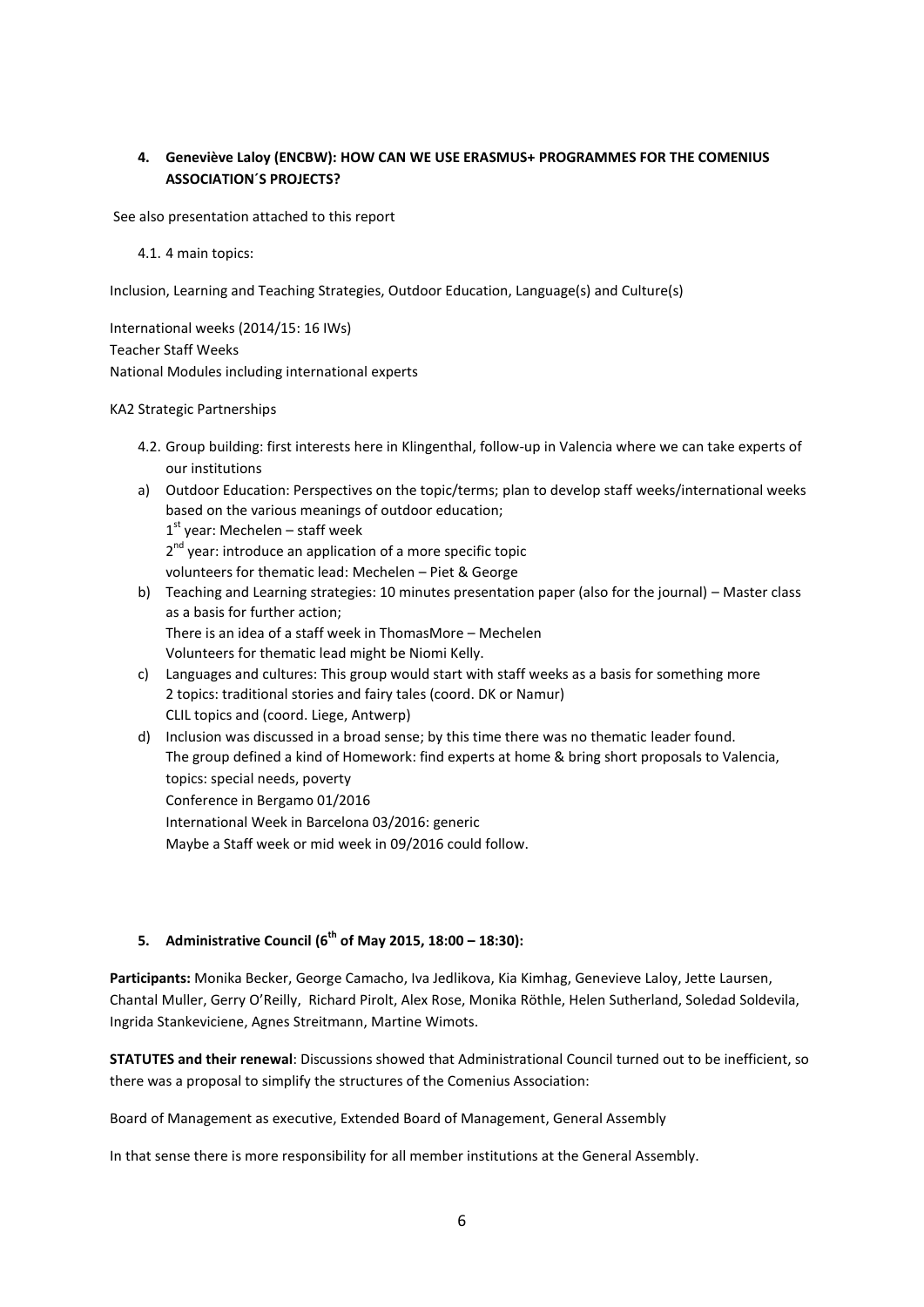On the other hand it was said that the Administrational Council has quicker decisions than the General Assembly.

Also this meant a streamlining the structure, but there could also be some dangers. Some people would have left, so the General Assembly should not be held at the end (to avoid low numbers).

Martine said that different institutions have different points of view, it´s frustrating that there are so many Belgian institutions and you cannot take part in every Administrational council.

Jette: with the Administrative Council, you take out power and engagement of the General Assembly. The General Assembly would take more time, but in the past it was kind of an information assembly.

One important reason for AC was the idea of avoiding the dominance of one country. In the Comenius Association institutions weren´t perceived as representatives of nations. Though there could be the problem that if there was a large group of persons of one culture, the discourse could turn towards a single culture.

The president made the proposal to let the discussion go on and decide in Valencia and schedule the GA in Valencia earlier.

Another proposal to the statutes was about **types of members** – full members and associated members (see statutes proposal);

Administrative Council ends at 18:35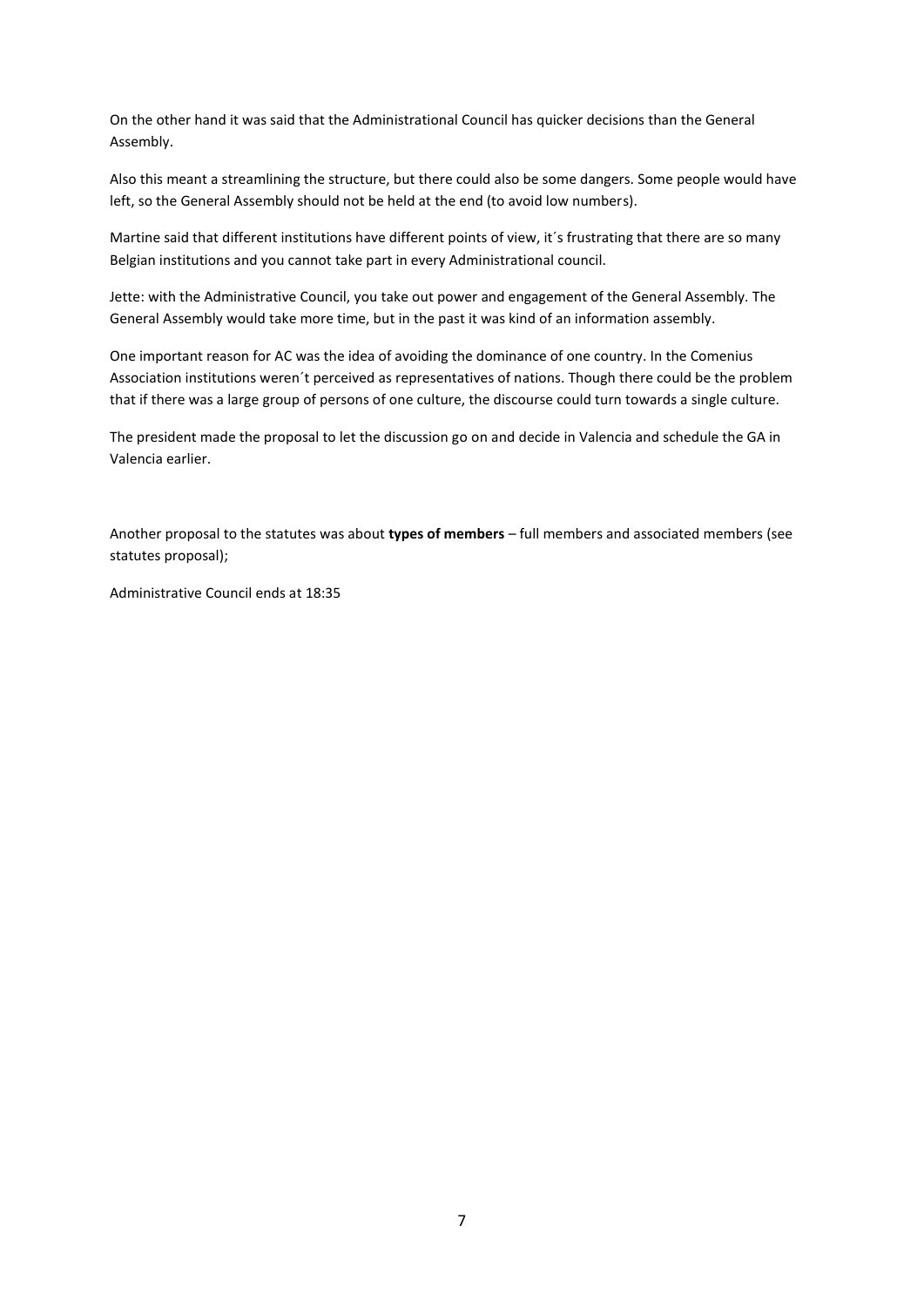## **Thursday, 7th of May 2015**

**1. Specific projects for 2015/16:**

#### **1.1. Crossing borders (KdG):**

 $\rightarrow$  Presentation Annelies Magerman

New programme in English: multidisciplinary programme combining education, health and welfare.

"Think" – "work" – "act": flexible modules combining theoretical and practical approaches. The program includes local students

Deadline semester I : May 30, semester II: November 15<sup>th</sup>

#### **1.2. New Erasmus courses in DK:**

## **1 st semester**

"Outside the box": innovative learning and outdoor education, preprimary education (Kolding)

Turning mirrors into windows (Esbjerg, mainly for Social workers and Social Educators)

"Crossing Borders" (Abenraa): eary years, bilingual setting – practice in a Danish or a German minority kindergarten

## **2 nd semester**

At least two courses in Kolding and Abenraa for preprimary education in the spring, but not published yet.

"Living and Learning together" (from preprimary to secondary): Haderslev

Freedom writers: summer school (1 week, 2 ECTS, costs: 900- including everything).

Other possibility: invite the teacher (Torbjörn Ydegaard: [tyde@ucsyd.dk\)](mailto:tyde@ucsyd.dk) to our institutions with STA funding.

#### **1.3. Erasmus module in English Namur and LLN**

Spring semester: 20 or 30 ECTS (including school placement, language courses, 2 international weeks…) Students will decide where they will stay, some modules will be taught together, others at the two sites. Beginning:  $1<sup>st</sup>$  of February, finished by the end of June. 20 ECTS version: finished beginning / mid-may Colleagues are invited to join for the course "Comparative Education"  $\rightarrow$  please send proposals to LLN / Namur. Mix of international and local students in some courses.

- 1.4. **KA2 Early Childhood Education project** handed in by **Kingston / Stavanger / Barcelona** (including **preschools and local authorities**): Continuing Professional Development, put on a website.
- → Let Monika know if Toddler material has been translated; put it on the website.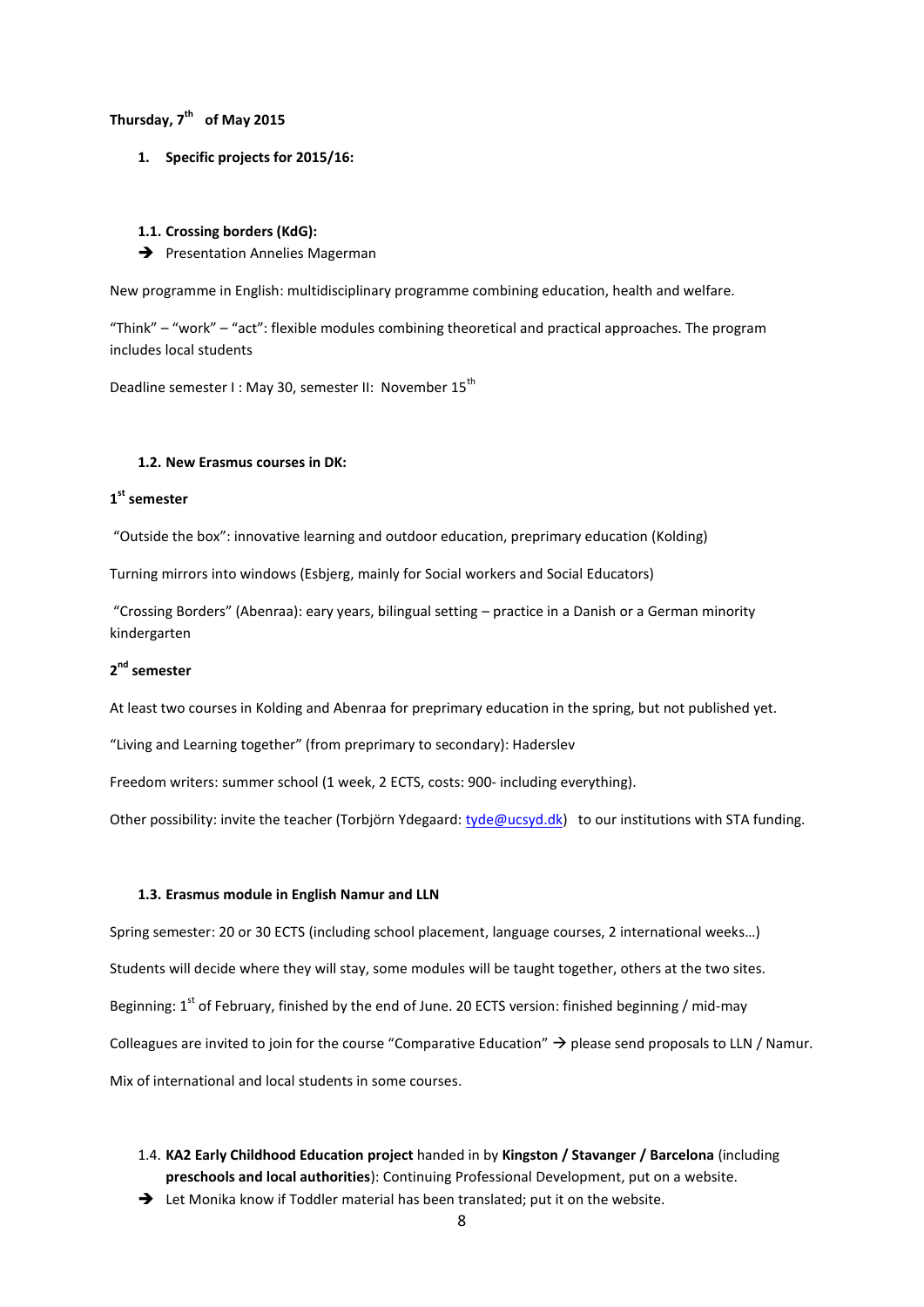1.5. **CUV: KA2 Adventure Therapy** (KA 2 handed in, 8 institutions – NGOs, associations, institutions, local authorities), meetings, webpage. Target: personality changes through activities like climbing, rafting, etc.

Middle sized budget (60.000)  $\rightarrow$  they tried to reduce travel costs in order to put money aside for evaluation.

Recommendation: finish early, hand it in at the National Agency to get feedback.

### **1.6. Gävle**

Despite the changes in the institutions it is still possible to receive students for programmes taught in English, but new structures still under construction. If students are interested, please contact Kia directly.

1.7. **RETAIN project:** (Namur, Haderslev, Barcelona). The project is rather at the end. Work with novice teachers to reduce drop out or job problems.

#### **1.8. CIPC: International Certificate in Comparative Education** (Louvain-la-Neuve)

Possibility for Erasmus students to be integrated. If students are interested, they may even come for an entire year. The module is in French, but there can be some parts in English. Call: STA to introduce different educational systems and educational policies (practical and theoretical aspects)

**Namur:** "Integration Weeks" – 2 weeks organized with 14 other institutions of HEI in the area, including French, cultural activities and social events. Activities are for Erasmus students of the participating members, and free of charge for them.

### **2. Council of Europe (Background information, preparation of the visit in the afternoon):**

In 2013 visit to the Council of Europe, presentation of the Pestalozzi Programme and various contacts with the Council through Gerry and Chantal and through Roseline Moreau (GERFEC). In the meantime several steps were taken to get the official status of "Participating member" in the "Conference of International NGOs"

The application for the year 2014 has been rejected as there have been too many applications. Recommendation: show that we are really active, interested and committed, bring in ideas of the Association, and to hand in a new application 2016.

Next conference: Strasbourg 23 – 26 of June (Commission Education & Culture)

"Mission" of the visit to Strasbourg University: meet the international coordinator who is also in touch with the Council of Europe and a member of the Conference of INGO's

Persons to meet in the afternoon:

Andrea Young (International Office University of Strasbourg)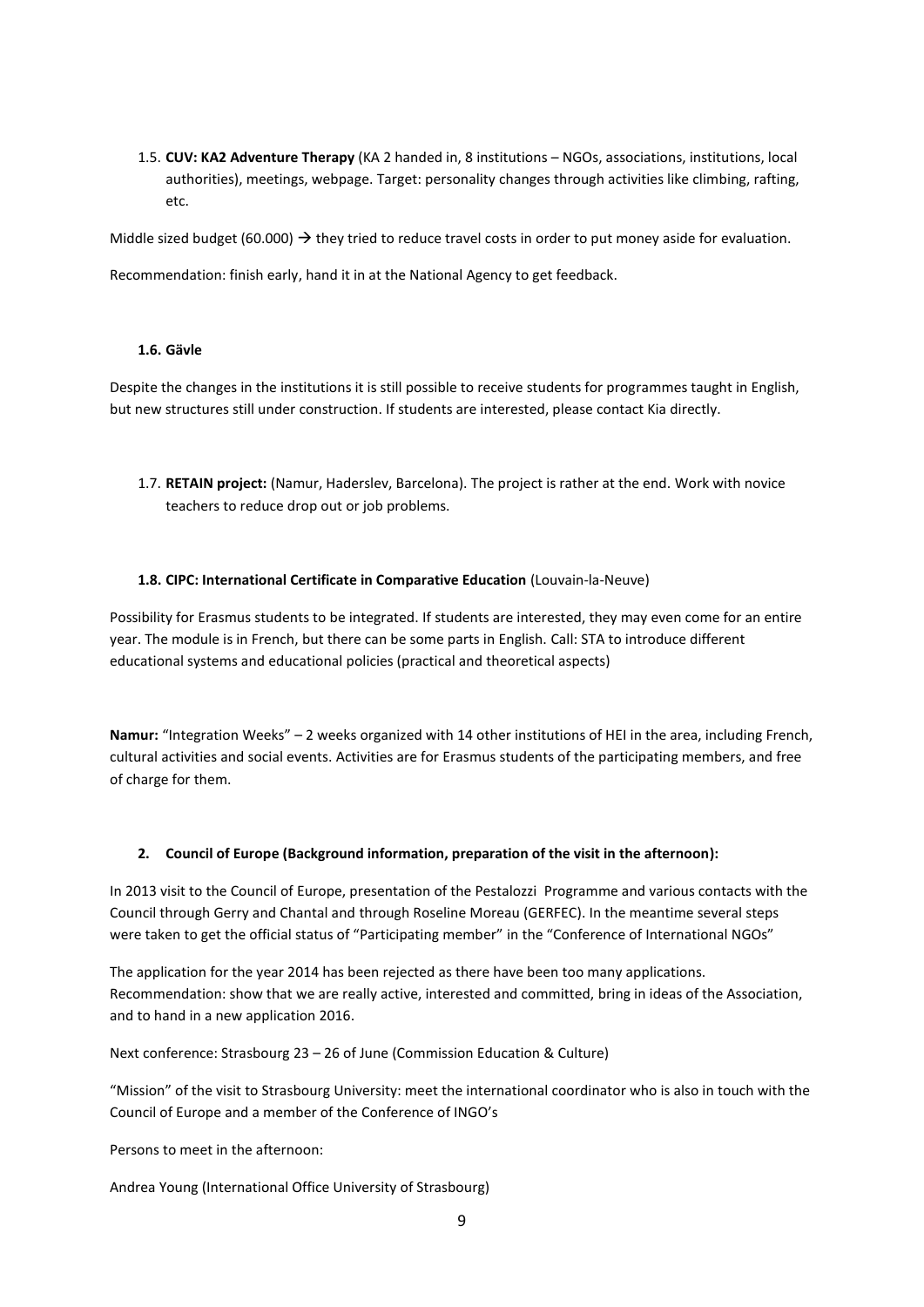Roseline Moreau (GERFEC and vice-president of the commission for culture and education of the Council).

"Homework"/ recommendation (Gerry):

- $\rightarrow$  find out who represents our State (in the education field) at the council of Europe. Contact them directly – and do lobbying … A blueprinted letter from the board would be useful.
- → Which country will have the presidency next year?
- → CA should emphasize that we are different from other networks like NETT, Kastalia, Symposion, etc.

## 3. **Visit ESPE Strasbourg (Andrea Young,** International Office University of Strasbourg)

ESPE is a former IUFM, now part of the University of Strasbourg. Originally preprimary and primary education, now also secondary education (students come there for one day a week). Master programme in "Train the trainer/ teacher training"; they are also offering training for professions connected with education.

Size: 600 students in Strasbourg; another site in Colmar: bilingual education from preschool on.

Teacher training in France: Bachelor (in whatever they want), Master (in almost whatever they want; in the second year 2,5 days a week at school) and a concours after the first year (regional for primary education; national for secondary education).

International relations: Main challenge: How to encourage students to be mobile in such a framework?

Possibilities for their students: Some credits for Assistant Teaching, short term mobility (3-4 weeks)

### **4. Meeting with Roseline Moreau (vice-president of the commission for culture and education)**

Very positive attitude towards the Comenius Association: Congratulating for the results and the dynamics of the Association: "The idea to apply for a status of an associate member is a good idea"

### **4.1. Functioning of the Conference of the Council of Europe:**

- 1) General framework four instances:
- Council of ministers: ministers of foreign affairs of the 47 member states of the CoE: they take the decisions
- Parliament: 318 elected members and 318 alternate representatives: human rights, protection of minorities, democracy, state of women.
- Congress of local and regional authorities: cities and regions can make themselves heard.
- **Conference of international NGOs: voice of the citizens.**
- Transversal instance: European court for Human Rights

### **4.2. Conference of NGOs: 320 coming from the 47 countries: large diversity of topics and objectives.**

2 meetings per year, with work groups in between

3 committees: 1) democracy, social cohesion and world challenges: global issues and sustainability, 2) human rights: media and human rights, religion and human rights, children and human rights, economic and social rights, **3) education and culture: education to european citizenship, education to human rights, cultural changes and its consequences.**

4 groups within "Education and Culture":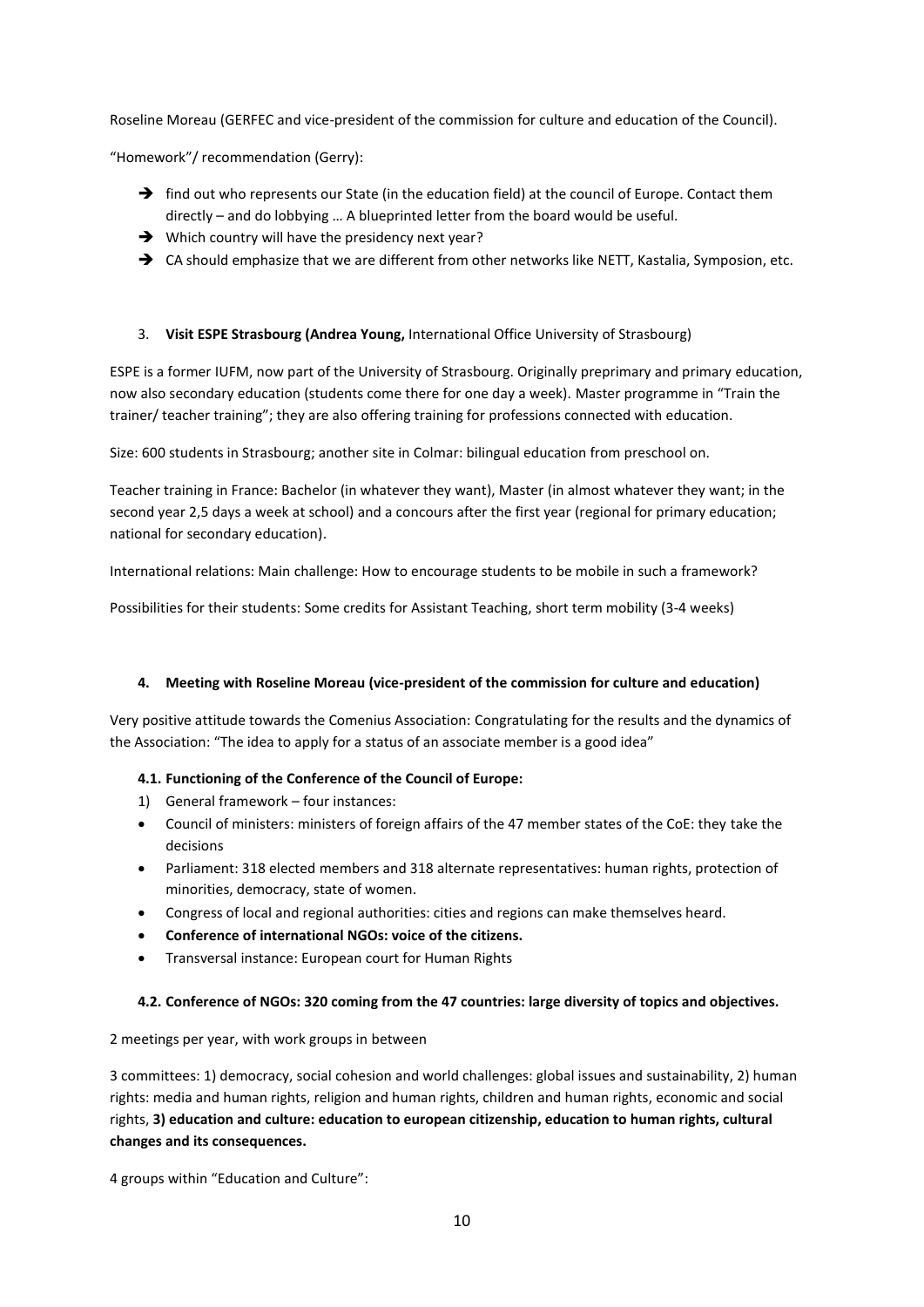- teaching profession
- challenges of the digital society and education
- history and how we can use it for democracy building (multiperspectivity)
- intercultural dialogue in Europe and living together in Europe (R. Moreau's group …)

Content of the work group: Education to European citizenship: how far have we got in Europe?

Questionaire about a specific topic, sent to the different NGOs , the results will come back to the work group and will be analyzed in order to come up with proposals.

 $\rightarrow$  The committee is the voice of the "real people" of the civic society. The CA's (and the members') contribution would be to bring in our competencies and experience of 25 years. The CoE could reflect on the new priorities and implement them .

#### **4.3. Concrete example where this worked:**

"What are the competencies teachers need today?"  $\rightarrow$  anonymous online survey about problems and needs of teachers. Upcoming questions: recognition of the teaching professions, new media/internet  $\rightarrow$  do we still need teachers? Teacher training? Hierarchy in schools? Result: document presented at a conference, summary: "Manifesto" (guidelines for teacher training in the  $21<sup>st</sup>$  century) (sent by Geneviève Laloy to the members).

R. Moreau wishes that we go in the development of intercultural relations. "You have something to contribute. Every little thing being done is worth being done."

#### **5. Work on the Statutes of the Comenius Association:**

(work done on May  $7^{th}$  and May  $8^{th}$ )

No comments or modifications on articles 1 (just a different sentence structure), 2, 4, 6, 9 – 20, 22, 26 – 31.

#### **5.1. Comments or modifications:**

Article 3: Add training and research, be careful: isn't "intercultural" worn out? (different opinions)

Article 5: What does "European" mean? EU, Council of Europe?

Article 7: difference full and associate members.

Discussion of the purpose of that double membership: persons or NGOs or associations might be committed, but do not participate in the everyday life of the partnership (votes, exchange activities, etc.) This is not applicable for other HEIs.

Article 8: may be obliged > have to pay

Article 21: decision > vote?

Article 23: Head office: this currently doesn´t exist, but minutes are stored at one´s official´s office

Article 25: There should be an emphasis on the priority of interests (board members represent the association and its interests except certain moments, then the position as a member representing those interests are to be made clear)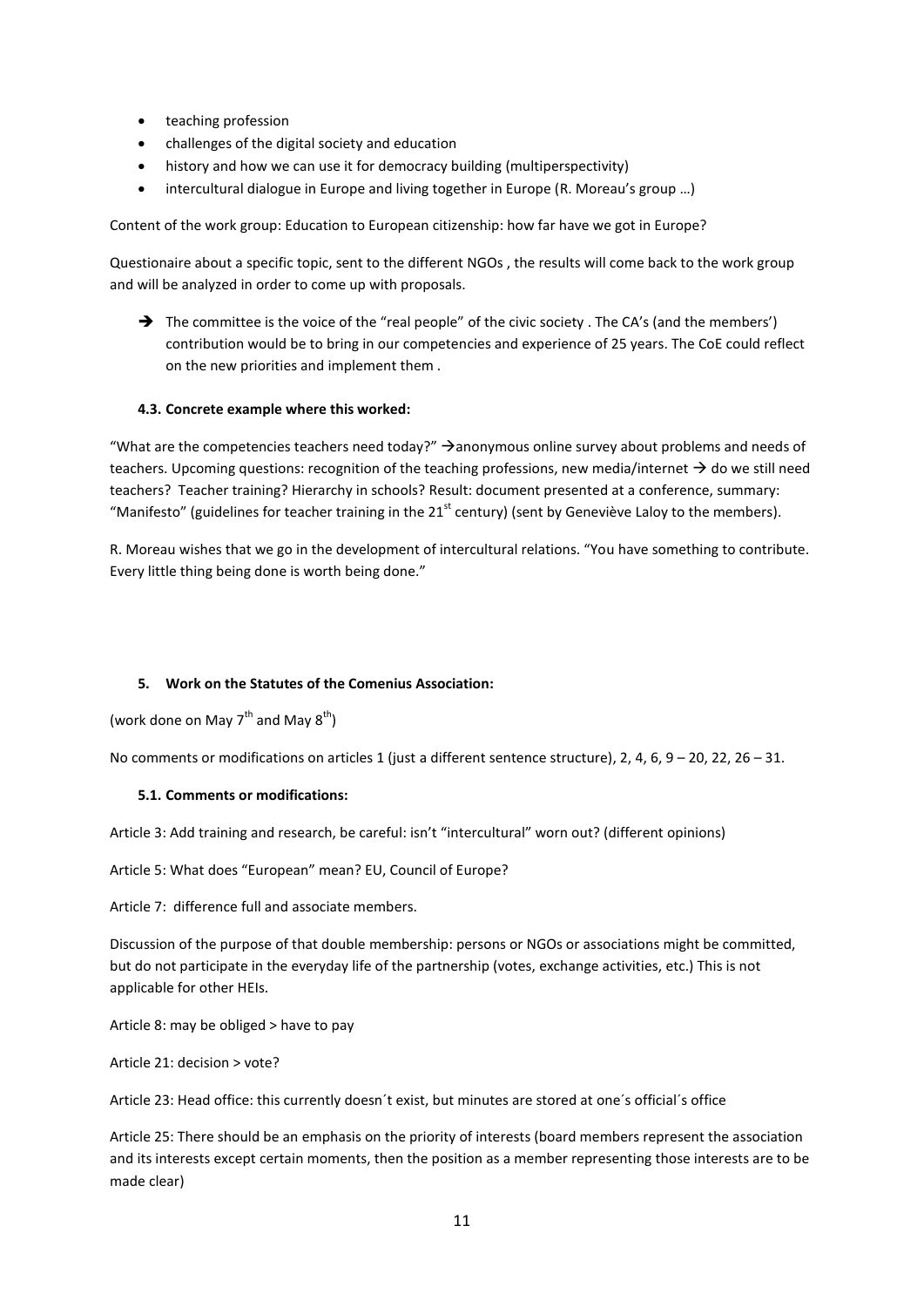In addition, the option of co-optation of members to the Board of Management should be possible.

## **5.2. Additional clauses**

In this proposal the Administrative Council is no longer mentioned. One common argument was that the GA should not be on the last day but take place somewhere in the middle of a meeting. There should be one person per institution to keep the discussion possible.

GA could save some time (one Assembly only), but could take more time for discussion

## **5.3. INTERNAL RULES**

Full membership / associate members admission criteria

If there are members paying subscriptions but not having one further action, associate membership gives the association the possibility to deal with.

Associate members criteria: No comments

The revised/corrected version will be sent to the institutions before the next meeting in Valencia and then submitted to the vote of the members.

## **GENERAL ASSEMBLY (8th of May 2015)**

- **1. Confirmation of PH Thurgau as a full member**
- **2. Meeting in Valencia:**

A short presentation by Alex Rose

Connecting teacher trainers and social educators was the leading idea for the program.

Genevieve asked if maybe there could be pre-meeting of workgroups (4 topics) before the official start of the program.

Meetings will be near the planned hotel, all within the city centre of Valencia (Santa Ursula) school visits included (showing the inclusion of minorities e.g Roma or Orphans)

Poster session: information will be sent out

Fees are not yet fixed, in two / three weeks´ time this information will be available, anyway the price will be lower than Lausanne, there will be a call for subscription in June, because within July things should be fixed (August is holiday, everything closed).

## **3. Journal**

Reminder: Articles etc. should be sent in time to Valencia/Carmen Carmona.